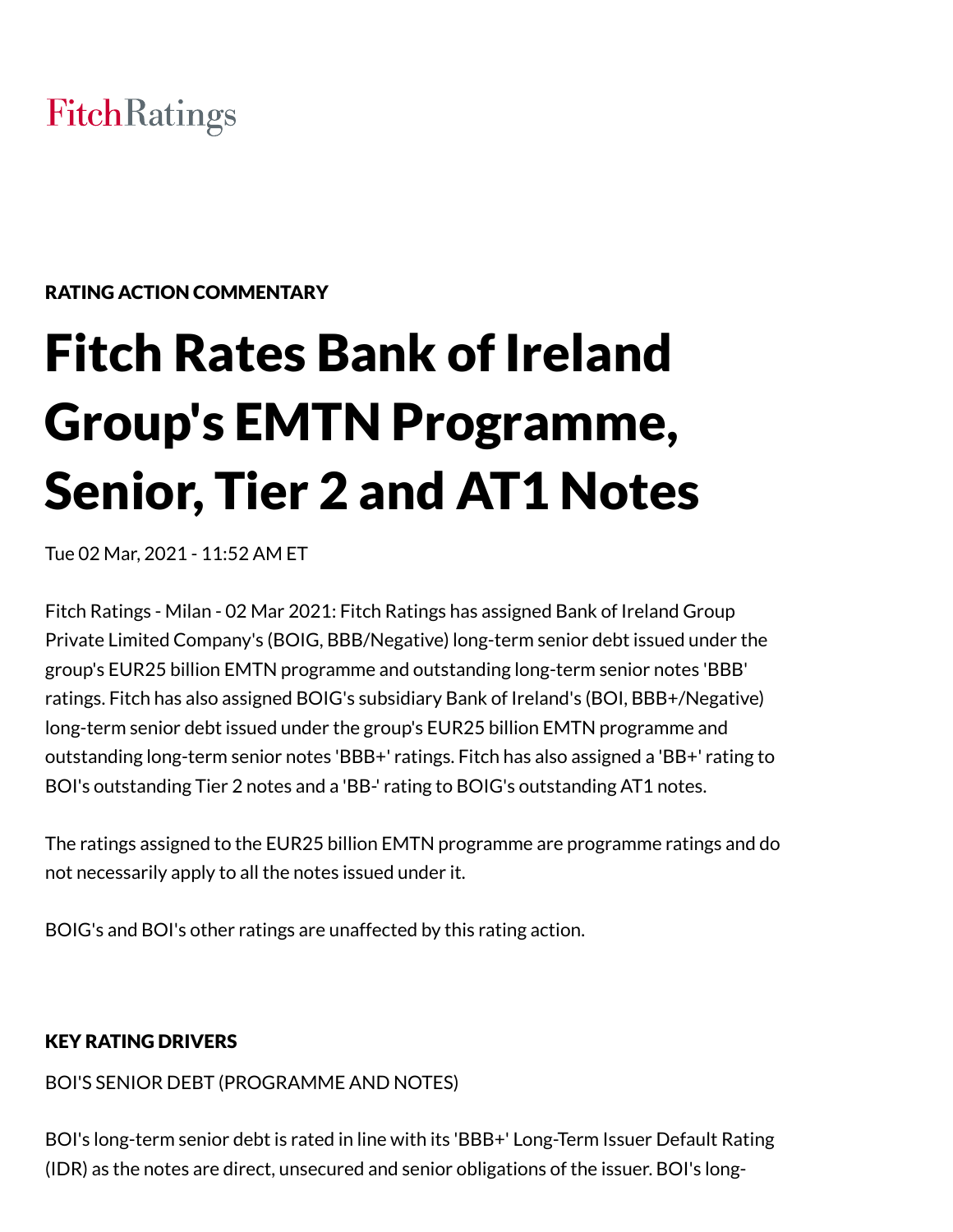term senior debt and Long-Term IDR are one notch above its Viability Rating (VR), and one notch above BOIG's Long-Term IDR, to reflect the protection offered to BOI's senior thirdparty liabilities by existing resolution funds ultimately raised by BOIG, downstreamed to BOI and designed to protect the operating company's external senior creditors in a group failure. The buffers of junior and downstreamed senior holding company debt are built to comply with minimum requirement for own funds and eligible liabilities (MREL).

#### BOIG'S SENIOR DEBT (PROGRAMME AND NOTES)

BOIG's long-term senior debt is rated in line with its 'BBB' Long-Term IDR, which is in turn in line with its VR, as the notes are direct, unsecured and senior obligations of the issuer.

#### BOI'S TIER 2 SUBORDINATED DEBT

The notes are rated two notches below BOI's 'bbb' VR for loss severity to reflect belowaverage recovery prospects. No notching is applied for incremental non-performance risk because write-down of the notes will only occur once the point of non-viability is reached and there is no coupon flexibility before non-viability.

#### BOIG'S AT1 NOTES

The notes are rated four notches below BOIG's 'bbb' VR, which is the baseline notching for this type of debt under Fitch's criteria. The notching reflects poor recoveries due to the notes' deep subordination (two notches) as well as incremental non-performance risk relative to the VR (two notches), given fully discretionary coupon payments and mandatory coupon restriction features, including where prohibited by the regulator or where a coupon would exceed distributable items.

BOIG's maintains sound buffers above its regulatory capital requirements. At end-2020, BOIG's 14.9% consolidated CET1 ratio was 510bp above its 9.77% regulatory requirement.

#### RATING SENSITIVITIES

Factors that could, individually or collectively, lead to positive rating action/upgrade:

BOIG's and BOI's senior debt is rated in line with their respective Long-Term IDRs and therefore would be upgraded if their Long-Term IDRs were upgraded. For the most recent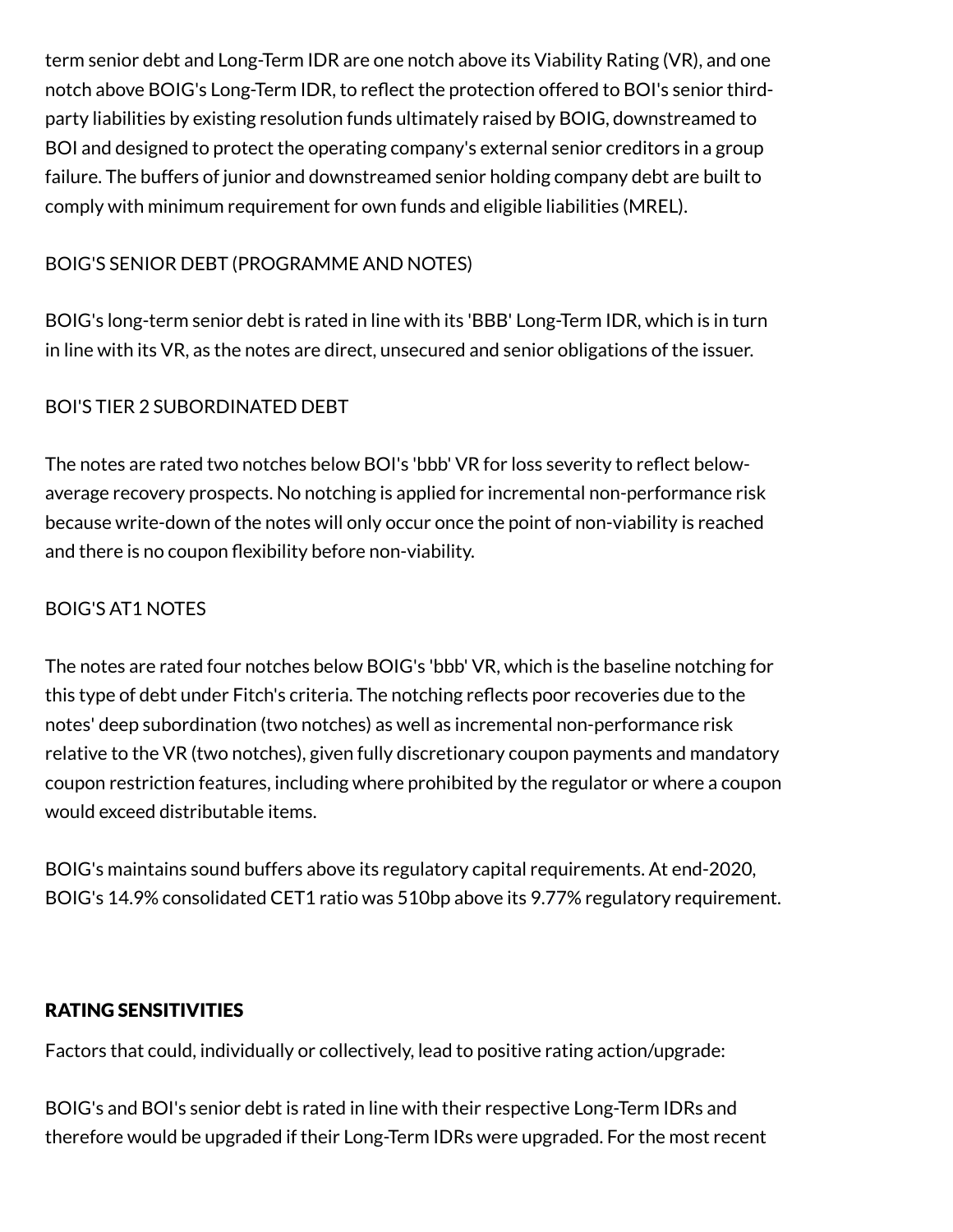sensitivities, see 'Fitch Affirms Bank of Ireland Group at 'BBB'; Outlook Negative' dated October 2020, at www.fitchratings.com.

The Tier 2 and AT1 notes' ratings would be upgraded if BOI's and BOIG's VRs, from which they are notched, were upgraded.

Factors that could, individually or collectively, lead to negative rating action/downgrade:

BOIG's and BOI's senior debt would be downgraded if their Long-Term IDRs were downgraded. For the most recent sensitivities see 'Fitch Affirms Bank of Ireland Group at 'BBB'; Outlook Negative' dated October 2020, at www.fitchratings.com.

The Tier 2 and AT1 notes' ratings would be downgraded if BOI's and BOIG's VRs were downgraded. BOIG's AT1 notes' ratings are also sensitive to adverse changes in its notching from BOI's and BOIG's VRs, which could arise if Fitch changes its assessment of the probability of the notes' non-performance relative to the risk captured in the VRs. This may reflect a change in capital management in the group or an unexpected shift in regulatory capital requirements, for example.

#### BEST/WORST CASE RATING SCENARIO

International scale credit ratings of Financial Institutions and Covered Bond issuers have a best-case rating upgrade scenario (defined as the 99th percentile of rating transitions, measured in a positive direction) of three notches over a three-year rating horizon; and a worst-case rating downgrade scenario (defined as the 99th percentile of rating transitions, measured in a negative direction) of four notches over three years. The complete span of best- and worst-case scenario credit ratings for all rating categories ranges from 'AAA' to 'D'. Best- and worst-case scenario credit ratings are based on historical performance. For more information about the methodology used to determine sector-specific best- and worst-case scenario credit ratings, visit [https://www.fitchratings.com/site/re/10111579]

#### REFERENCES FOR SUBSTANTIALLY MATERIAL SOURCE CITED AS KEY DRIVER OF RATING

The principal sources of information used in the analysis are described in the Applicable Criteria.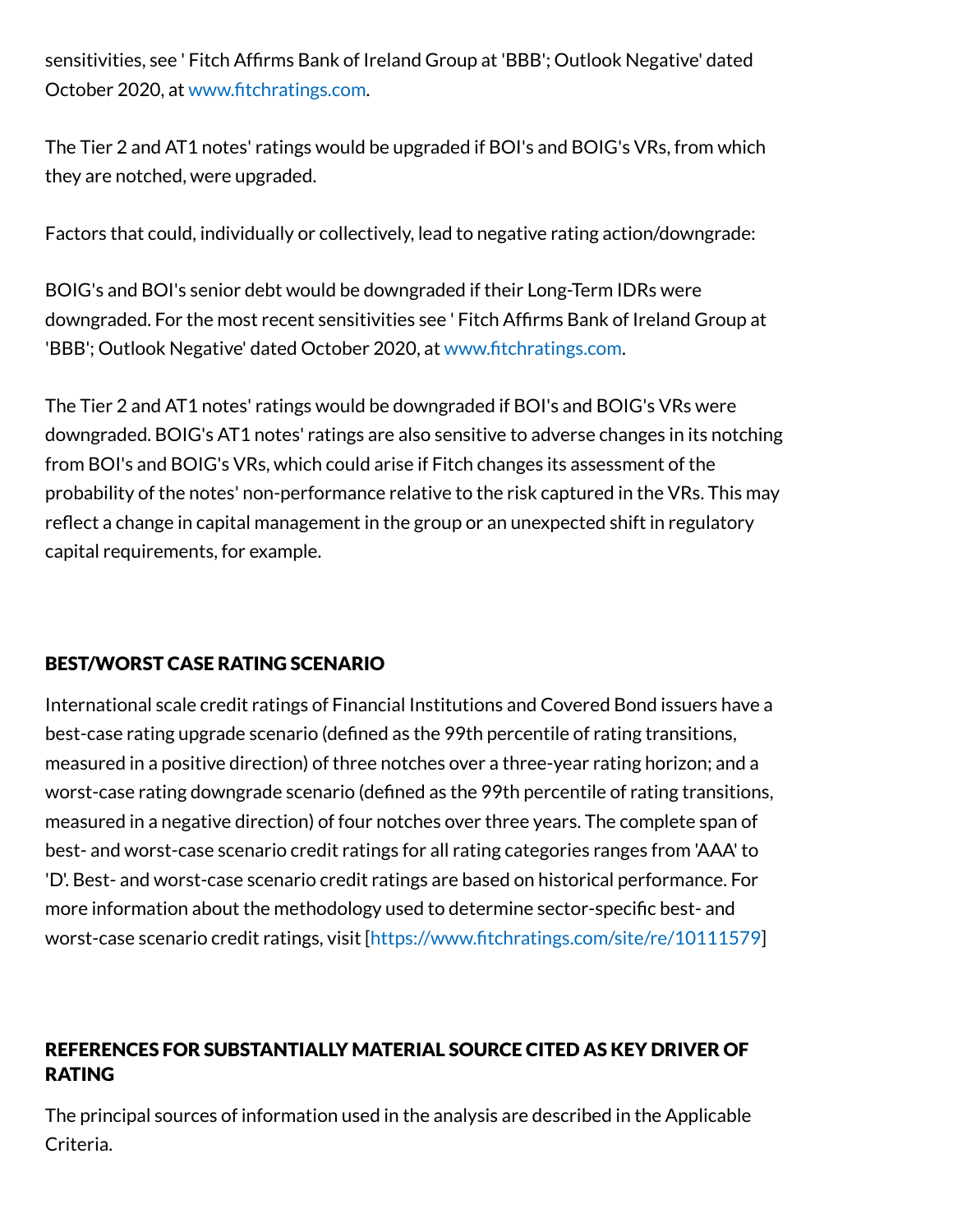#### ESG CONSIDERATIONS

Unless otherwise disclosed in this section, the highest level of ESG credit relevance is a score of '3'. This means ESG issues are credit-neutral or have only a minimal credit impact on the entity, either due to their nature or the way in which they are being managed by the entity. For more information on Fitch's ESG Relevance Scores, visit www.fitchratings.com/esg

### RATING ACTIONS ENTITY/DEBT RATING Bank of Ireland Group Public Limited Company LT BB- New Rating LT BBB New Rating Bank of Ireland LT BBB+ New Rating LT BB+ New Rating • subordinated • senior unsecured • senior unsecured • subordinated

VIEW ADDITIONAL RATING DETAILS

#### FITCH RATINGS ANALYSTS

**Francesca Vasciminno** Senior Director Primary Rating Analyst +39 02 879087 225 Fitch Ratings Ireland Limited Sede Secondaria Italiana Via Morigi, 6 Ingresso Via Privata Maria Teresa, 8 Milan 20123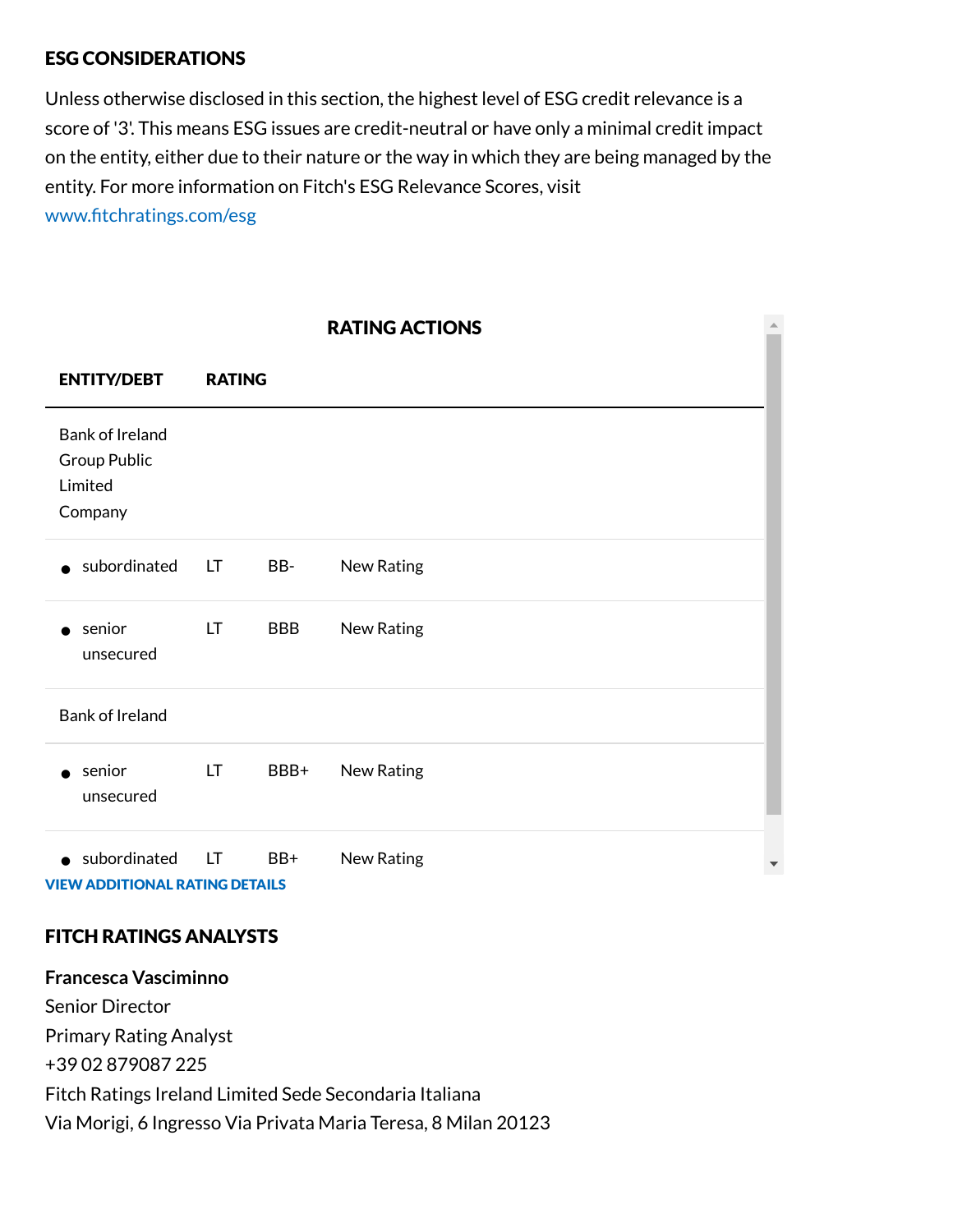#### **Maria Shishkina**

Associate Director Secondary Rating Analyst +44 20 3530 1379

#### **Patrick Rioual**

Senior Director Committee Chairperson +49 69 768076 123

#### MEDIA CONTACTS

**Louisa Williams** London +44 20 3530 2452 louisa.williams@thefitchgroup.com

Additional information is available on www.fitchratings.com

#### APPLICABLE CRITERIA

Bank Rating Criteria (pub. 28 Feb 2020) (including rating [assumption](https://www.fitchratings.com/research/banks/bank-rating-criteria-28-02-2020) sensitivity)

#### ADDITIONAL DISCLOSURES

[Dodd-Frank](https://www.fitchratings.com/research/banks/fitch-rates-bank-of-ireland-group-emtn-programme-senior-tier-2-at1-notes-02-03-2021/dodd-frank-disclosure) Rating Information Disclosure Form

Solicitation Status

[Endorsement](#page-7-0) Policy

#### ENDORSEMENT STATUS

Bank of Ireland EU Issued, UK Endorsed Bank of Ireland Group Public Limited Company FU Issued, UK Endorsed

#### **DISCLAIMER**

ALL FITCH CREDIT RATINGS ARE SUBJECT TO CERTAIN LIMITATIONS AND DISCLAIMERS. PLEASE READ THESE LIMITATIONS AND DISCLAIMERS BY FOLLOWING THIS LINK: [HTTPS://WWW.FITCHRATINGS.COM/UNDERSTANDINGCREDITRATINGS](https://www.fitchratings.com/UNDERSTANDINGCREDITRATINGS). IN ADDITION, THE FOLLOWING [HTTPS://WWW.FITCHRATINGS.COM/RATING-](https://www.fitchratings.com/rating-definitions-document)DEFINITIONS-DOCUMENT DETAILS FITCH'S RATING DEFINITIONS FOR EACH RATING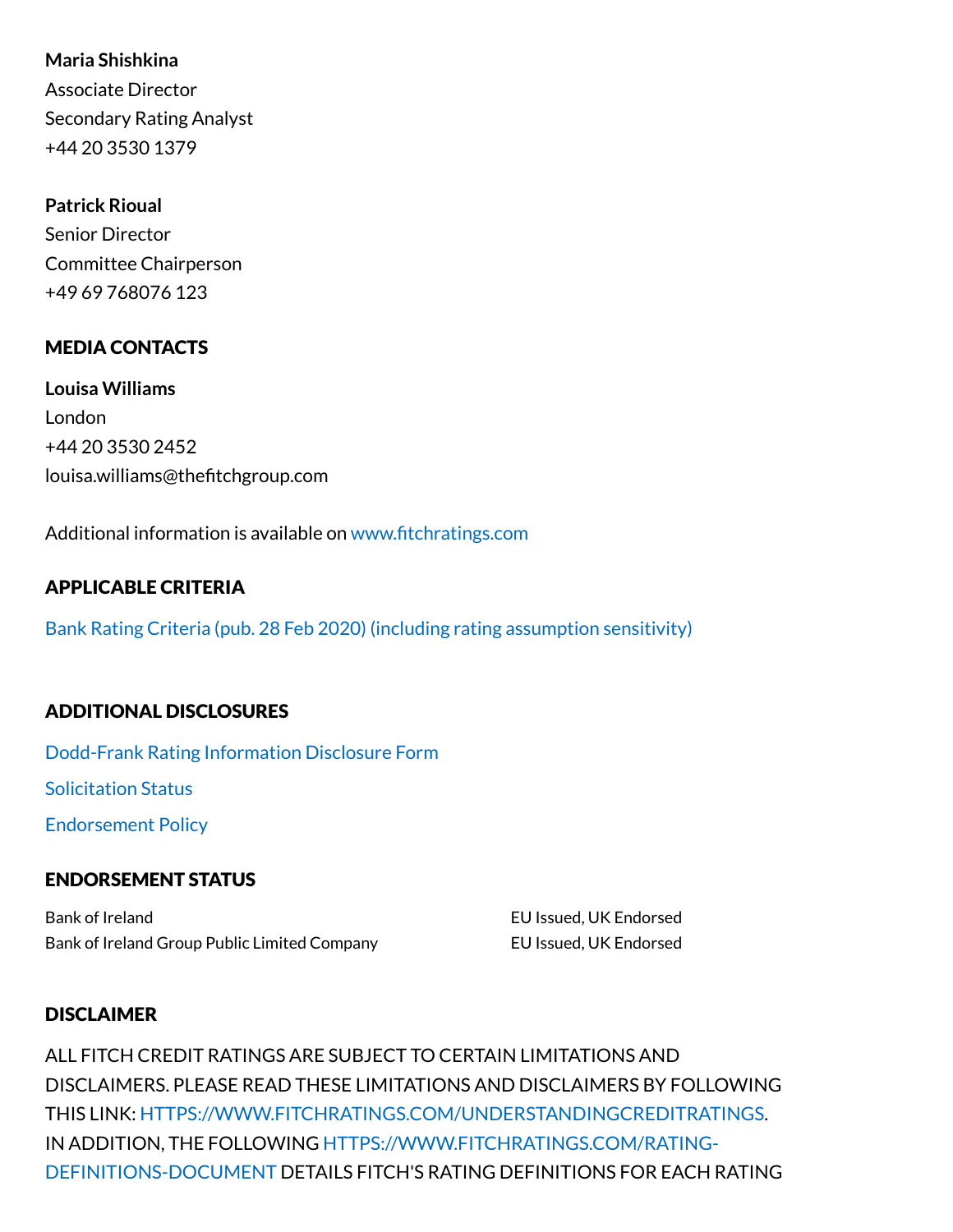SCALE AND RATING CATEGORIES, INCLUDING DEFINITIONS RELATING TO DEFAULT. PUBLISHED RATINGS, CRITERIA, AND METHODOLOGIES ARE AVAILABLE FROM THIS SITE AT ALL TIMES. FITCH'S CODE OF CONDUCT, CONFIDENTIALITY, CONFLICTS OF INTEREST, AFFILIATE FIREWALL, COMPLIANCE, AND OTHER RELEVANT POLICIES AND PROCEDURES ARE ALSO AVAILABLE FROM THE CODE OF CONDUCT SECTION OF THIS SITE. DIRECTORS AND SHAREHOLDERS RELEVANT INTERESTS ARE AVAILABLE AT [HTTPS://WWW.FITCHRATINGS.COM/SITE/REGULATORY](https://www.fitchratings.com/site/regulatory). FITCH MAY HAVE PROVIDED ANOTHER PERMISSIBLE SERVICE TO THE RATED ENTITY OR ITS RELATED THIRD PARTIES. DETAILS OF THIS SERVICE FOR WHICH THE LEAD ANALYST IS BASED IN AN ESMA- OR FCA-REGISTERED FITCH RATINGS COMPANY (OR BRANCH OF SUCH A COMPANY) CAN BE FOUND ON THE ENTITY SUMMARY PAGE FOR THIS ISSUER ON THE FITCH RATINGS WEBSITE.

#### READ LESS

#### COPYRIGHT

Copyright © 2021 by Fitch Ratings, Inc., Fitch Ratings Ltd. and its subsidiaries. 33 Whitehall Street, NY, NY 10004. Telephone: 1-800-753-4824, (212) 908-0500. Fax: (212) 480-4435. Reproduction or retransmission in whole or in part is prohibited except by permission. All rights reserved. In issuing and maintaining its ratings and in making other reports (including forecast information), Fitch relies on factual information it receives from issuers and underwriters and from other sources Fitch believes to be credible. Fitch conducts a reasonable investigation of the factual information relied upon by it in accordance with its ratings methodology, and obtains reasonable verification of that information from independent sources, to the extent such sources are available for a given security or in a given jurisdiction. The manner of Fitch's factual investigation and the scope of the thirdparty verification it obtains will vary depending on the nature of the rated security and its issuer, the requirements and practices in the jurisdiction in which the rated security is offered and sold and/or the issuer is located, the availability and nature of relevant public information, access to the management of the issuer and its advisers, the availability of preexisting third-party verifications such as audit reports, agreed-upon procedures letters, appraisals, actuarial reports, engineering reports, legal opinions and other reports provided by third parties, the availability of independent and competent third- party verification sources with respect to the particular security or in the particular jurisdiction of the issuer, and a variety of other factors. Users of Fitch's ratings and reports should understand that neither an enhanced factual investigation nor any third-party verification can ensure that all of the information Fitch relies on in connection with a rating or a report will be accurate and complete. Ultimately, the issuer and its advisers are responsible for the accuracy of the information they provide to Fitch and to the market in offering documents and other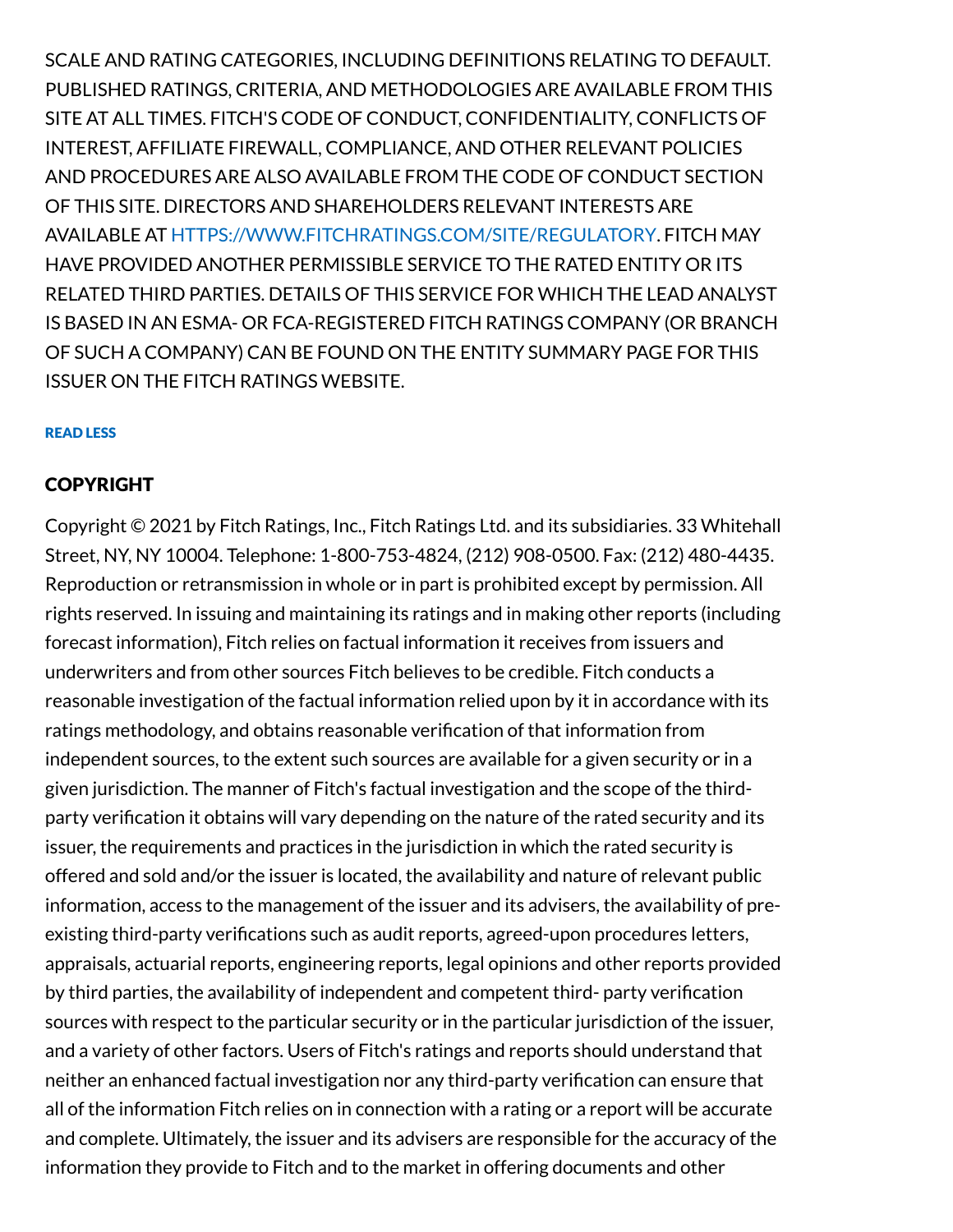reports. In issuing its ratings and its reports, Fitch must rely on the work of experts, including independent auditors with respect to financial statements and attorneys with respect to legal and tax matters. Further, ratings and forecasts of financial and other information are inherently forward-looking and embody assumptions and predictions about future events that by their nature cannot be verified as facts. As a result, despite any verification of current facts, ratings and forecasts can be affected by future events or conditions that were not anticipated at the time a rating or forecast was issued or afrmed. The information in this report is provided "as is" without any representation or warranty of any kind, and Fitch does not represent or warrant that the report or any of its contents will meet any of the requirements of a recipient of the report. A Fitch rating is an opinion as to the creditworthiness of a security. This opinion and reports made by Fitch are based on established criteria and methodologies that Fitch is continuously evaluating and updating. Therefore, ratings and reports are the collective work product of Fitch and no individual, or group of individuals, is solely responsible for a rating or a report. The rating does not address the risk of loss due to risks other than credit risk, unless such risk is specifically mentioned. Fitch is not engaged in the offer or sale of any security. All Fitch reports have shared authorship. Individuals identified in a Fitch report were involved in, but are not solely responsible for, the opinions stated therein. The individuals are named for contact purposes only. A report providing a Fitch rating is neither a prospectus nor a substitute for the information assembled, verified and presented to investors by the issuer and its agents in connection with the sale of the securities. Ratings may be changed or withdrawn at any time for any reason in the sole discretion of Fitch. Fitch does not provide investment advice of any sort. Ratings are not a recommendation to buy, sell, or hold any security. Ratings do not comment on the adequacy of market price, the suitability of any security for a particular investor, or the tax-exempt nature or taxability of payments made in respect to any security. Fitch receives fees from issuers, insurers, guarantors, other obligors, and underwriters for rating securities. Such fees generally vary from US\$1,000 to US\$750,000 (or the applicable currency equivalent) per issue. In certain cases, Fitch will rate all or a number of issues issued by a particular issuer, or insured or guaranteed by a particular insurer or guarantor, for a single annual fee. Such fees are expected to vary from US\$10,000 to US\$1,500,000 (or the applicable currency equivalent). The assignment, publication, or dissemination of a rating by Fitch shall not constitute a consent by Fitch to use its name as an expert in connection with any registration statement filed under the United States securities laws, the Financial Services and Markets Act of 2000 of the United Kingdom, or the securities laws of any particular jurisdiction. Due to the relative efficiency of electronic publishing and distribution, Fitch research may be available to electronic subscribers up to three days earlier than to print subscribers.

For Australia, New Zealand, Taiwan and South Korea only: Fitch Australia Pty Ltd holds an Australian financial services license (AFS license no. 337123) which authorizes it to provide